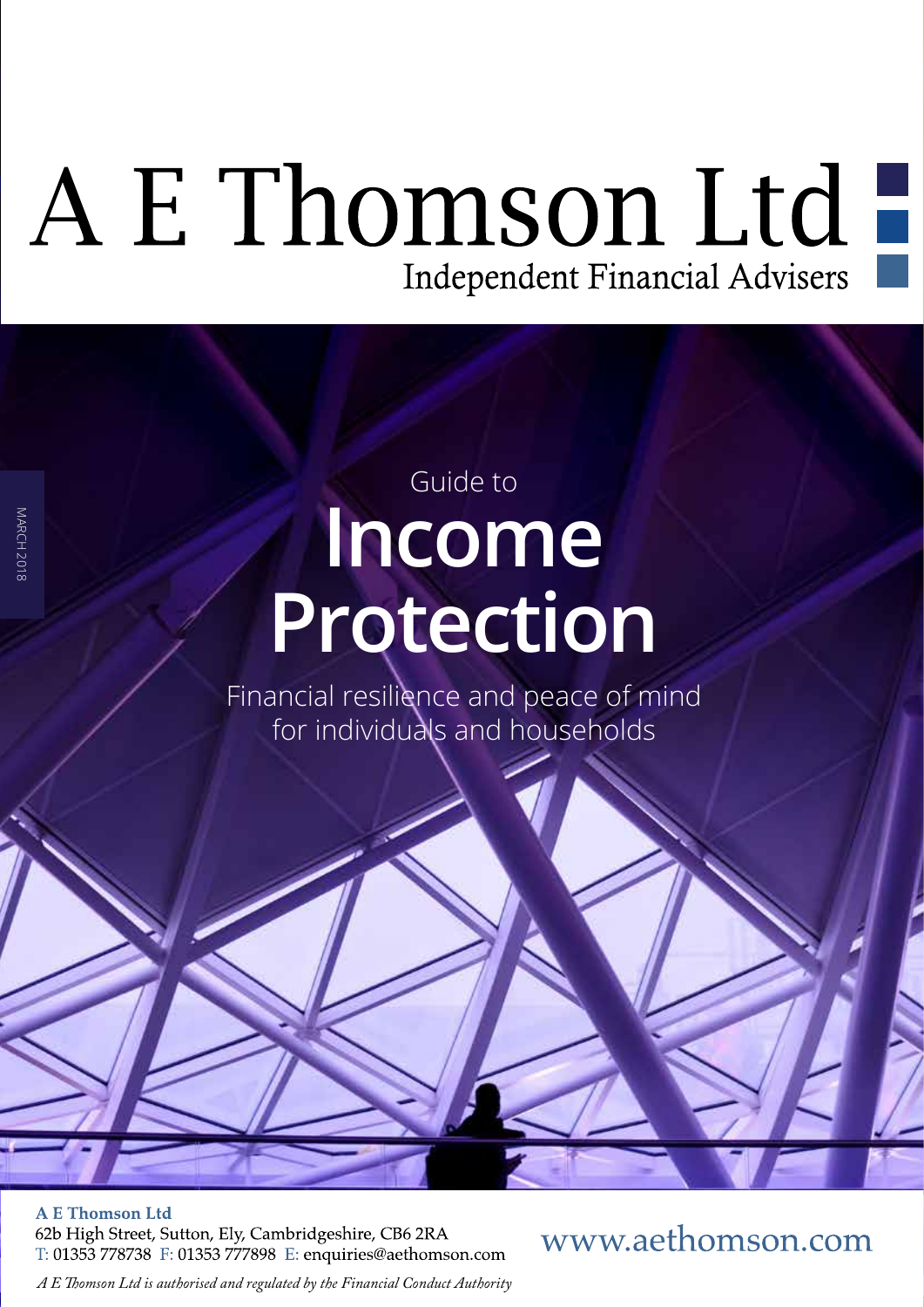## **Guide to Income Protection**

#### Financial resilience and peace of mind for individuals and households

If you were one of the million people in the UK each year that find themselves unable to work due to a serious illness or injury, how would you cope fnancially? The Association of British Insurers 2017 findings highlight the fact that of these, many find it difficult to survive on their savings or on sick pay from work.

**S** Income Protection insurance (also known as erious illness or injury can occur at any time and will inevitably cause strain on families fnancially, as well as personally. 'IP insurance') is designed to provide cover if you can't earn an income for a number of specifed reasons. It provides a fnancial resilience to individuals and households and gives peace of mind.

#### **Help to support you financially**

If something happened to you, would you be able to survive on your savings or on sick pay from work? If not, Income Protection is an alternative way to keep paying the bills. But it's important to remember that Income Protection only covers you if you're unable to work due to illness or injury – it does not pay out if you are made redundant.

This type of insurance covers most illnesses that leave you unable to work. What that

means, exactly, depends on your individual policy. For example, it may cover you if you are unable to work due to a stress-related illness or a serious heart condition.

#### **Potentially financially vulnerable**

In Briton today, there are over three million working couples classed as 'double income, no option' (DINOs), which means they are potentially fnancially vulnerable if one of the two loses their earnings.

The typical household today looks very diferent from the traditional image of a working family made up of one primary breadwinner and one homemaker. Nowadays, many households instead rely on two incomes to maintain their lifestyle, or even just to get by. Of the two thirds of Britons who are living as part of a couple, half (51%) are both currently working. Yet, without adequate savings or protection insurance, millions could be at

risk fnancially if one of the main earners was unable to work for a period of time.

#### **Dependent on two incomes**

Research by LV= has found that there are 3.2 million working couples in Britain that would be classed as DINOs. This means they are dependent on two incomes to make ends meet and would struggle to cope if they lost one of their incomes. The Money Advice Service (MAS) recommends the provision of 90 days' worth of outgoings in savings to protect against a financial shock.

The lack of savings may be down to people simply not being able to afford to put money aside. A quarter (27%) of working couples surveyed say their double wage isn't stretching as far as it did this time last year. However, not having a back-up source of money leaves many couples at a high risk of financial difficulty if one person couldn't work for a period of time.

#### **Level of fnancial pressure**

The level of fnancial pressure is also clear in the numbers who anticipate they'll be working for many years to come. Of couples who both work, three in fve (58%) wouldn't choose to work if they didn't have to, while over half (54%) say the same of their partner. Three in ten (30%) people in a working couple expect that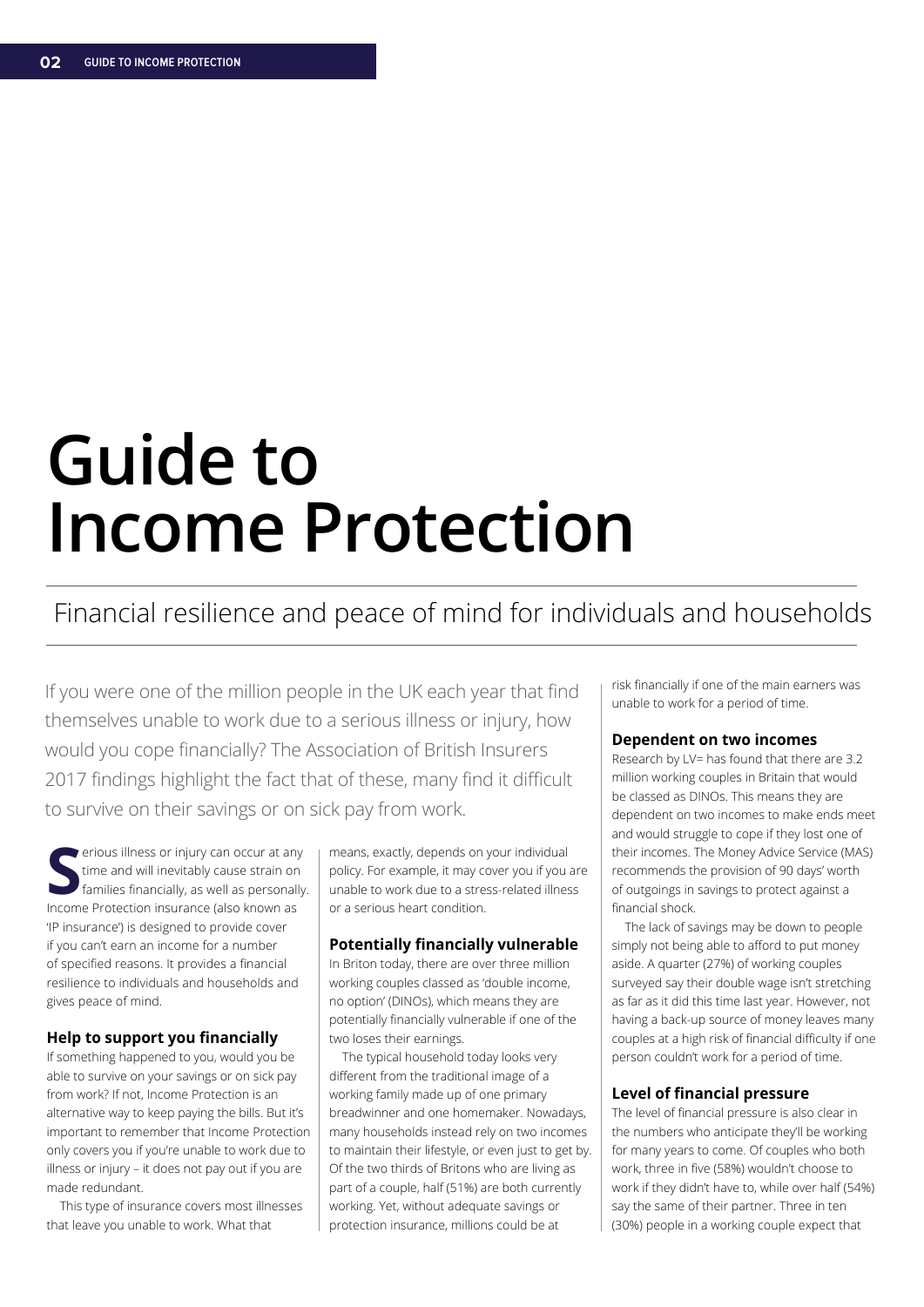both they and their partner will have to work until retirement to make ends meet, while one in five (21%) think both of them will actually need to work throughout retirement.

Millions of couples need both incomes to pay the bills, with a significant proportion saying they'd have to make major changes if they had to rely on one income. And the impact of losing an income is not just financial. Two in five (42%) people in a couple say that if one of them couldn't work, it would strain their relationship.

#### **Few have income protection**

Despite the reliance so many households have on both incomes, worryingly few have Income Protection insurance, leaving them vulnerable if one member of the household was unable to work for a period of time. Three in five (59%) say that neither they nor their partner has any form of income protection.

If your household is reliant on two incomes to make ends meet, it's important to consider how you would survive fnancially and emotionally if you were forced to live off one

income. With so many households now relying on two salaries to get by, it has never been more important for couples to protect their joint incomes.  $\blacksquare$ 

#### **Source data:**

*Research conducted by LV= published 17/1/2018*

**If your household is reliant on two incomes to make ends meet, it's important to consider how you would survive financially and emotionally if you were forced to live off one income.** 

#### **Much-needed boost to your fnancial resilience**

Income Protection insurance is one way for people to equip themselves should they fnd themselves unable to work for a period of time. It can be an affordable and valuable safety net that can provide a much-needed boost to their fnancial resilience. If you have any concerns or would like to review your options, please contact us – we look forward to hearing from you.